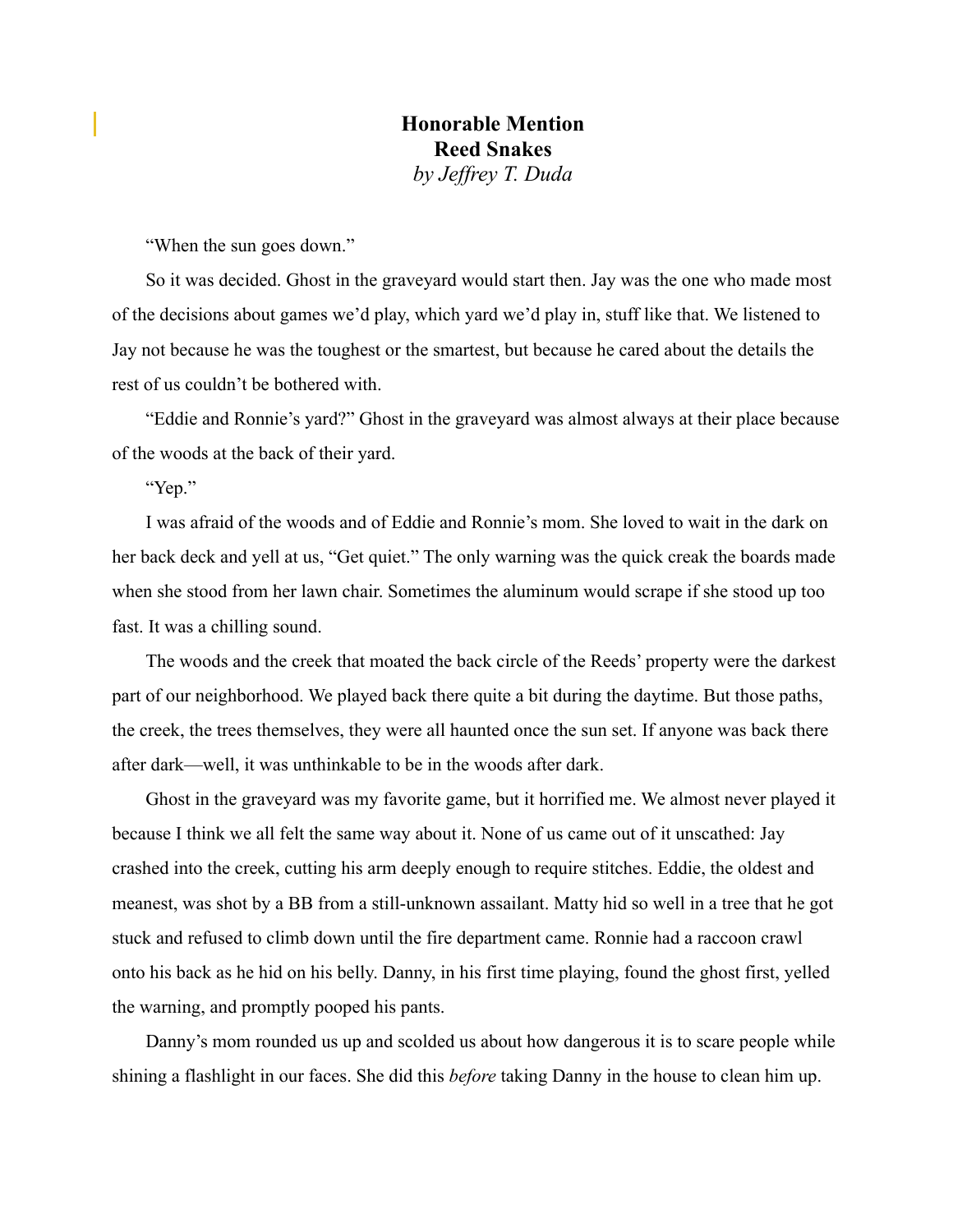"Everyone here?" Jay was dressed completely in black, head to toe. It was still 80 degrees and humid. I was wearing a dark-blue shirt, gray shorts, tube socks, and tennis shoes, which, of course, were white. There was camouflage, even a couple of ski masks. I didn't hate getting caught because I was fast enough to catch anyone in the group. I hated hiding by myself. Dark clothes might keep me in the dark too long.

"Where's base tonight?" It was usually Ronnie who asked about base.

"The tree." Jay always claimed the tree by the driveway was the most central and therefore the fairest.

"It's always the tree, Jay. Can't it be something else?" When Eddie complained about base, he seemed less tough.

"Fine. Where do you want it to be?"

Eddie had no idea for base.

"How about our truck's bumper?"

"Can't cross the street, Matty. You know the rules."

Matty nodded.

Danny snickered. "You're so dumb. Dad would beat your ass if we messed up the truck."

"He'd kick yours if he knew you swore like that."

"How about the woodpile?" I suggested. "It's big enough we can all have a place to touch." "That okay with you, Eddie?"

"Yep. Just don't mess up my dad's stack. We just put more wood there on Sunday."

For the next hour, our street was covered in a darkness punctuated with shouts of "ghost in the graveyard," laughter, and screams. The woodpile proved to be the PERFECT spot: central, easy to see in the dark, and big enough for everyone to touch at the same time. For a long time, I was the only one who hadn't been the ghost.

I crept back by the creek because I was cocky and I thought Eddie, finally the ghost, would never hide back there. If he did, I knew I could outrun him back to base. I knew Eddie's favorite spots. And he knew that I knew. So this time he hid where he hated to hide—in the bushes near the creek—practically in the woods. It was his mission- to catch me and make me the ghost.

…